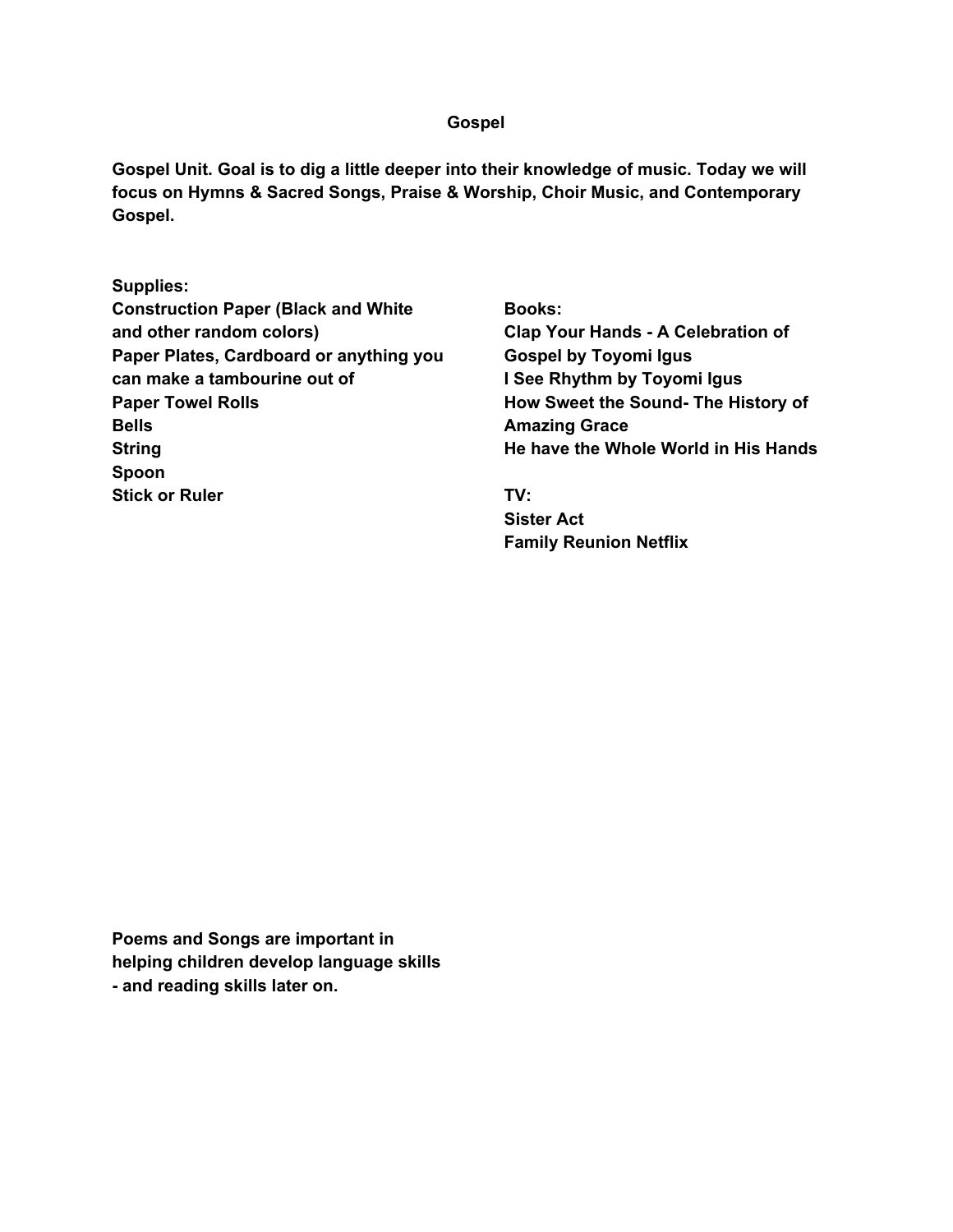## Poem

## *God Made You*

God made you special, This I know He gave you to me To watch you grow. With a kiss on the cheek And a hug just for you You are my everything This much is true.

God made you special, My little one I pray you keep your eyes Looking up towards the sun. You were created With a purpose in mind God made you special, One of a kind.

#### **Song:**

Oh happy day (oh happy day) Oh happy day (oh happy day) When Jesus washed (when Jesus washed) When Jesus washed (when Jesus washed) When Jesus washed (when Jesus washed) He washed my sins away (oh happy day) Oh happy day (oh happy day) He taught me how to watch, fight and pray, fight and pray And live rejoicing every, everyday

> Oh happy day He taught me how

Oh happy day (oh happy day)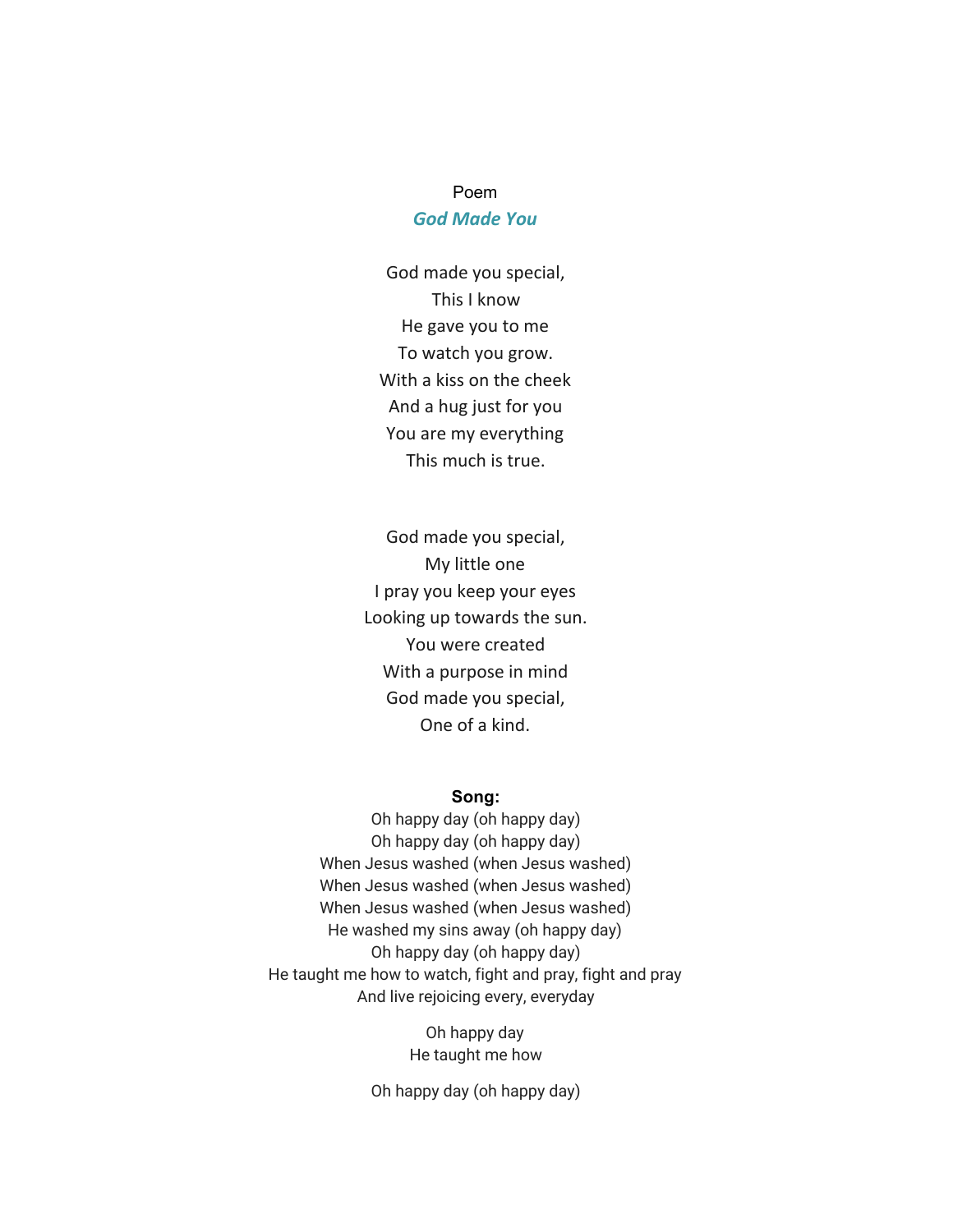Oh happy day (oh happy day) Oh happy day (oh happy day)

**Opening: Play Something about the Name Jesus by Kirk Franklin to start the day Morning Calendar Routine Song & Poem**

**Introduction of Topic: What is Gospel Music? What is your favorite type of Gospel Music? What is your favorite Song?**

**Read Aloud: Clap Your Hands- A Celebration of Gospel**

**History Lesson:**

Gospel songs were often call and response type of songs. (Every Praise-YHezekiah Walker)---What is the Call? What is the Response? Did you like the Dance? What was your favorite move?

This song is considered a Choir Song because there are a lot of people singing together sing. You have sopranos, altos, and tenors. The sopranos sing high, altos are in the middle and tenors sing the low(bass line).

# **Praise and Worship Music**

These songs typically are led by a praise team or worship band. Praise is normally joyus. Worship is normally healing, inspirational, and self aware.

## **Praise & Worship song:**

*Promises-Maverick City*

# **Hymns & Sacred Songs:**

# **Wade in the Water - Songs of the Underground Railroad**

Songs were often used as inspirations for enslaved people to proceed to work until they have a better life. However, people who sang the songs were very clever, they were actually singing about escaping or routes to escape. Harriett Tubman used Wade in the WAter as a way to warn enslaved people to get into the water to hid their scent from the watchmen.

# **Songs used in the Civil Rights Movement:**

*We Shall Overcome* is a gospel song which became a protest song and the anthem of the civil rights movement.

Can you write a song? What type of Gospel Music would you write?

**Craft:**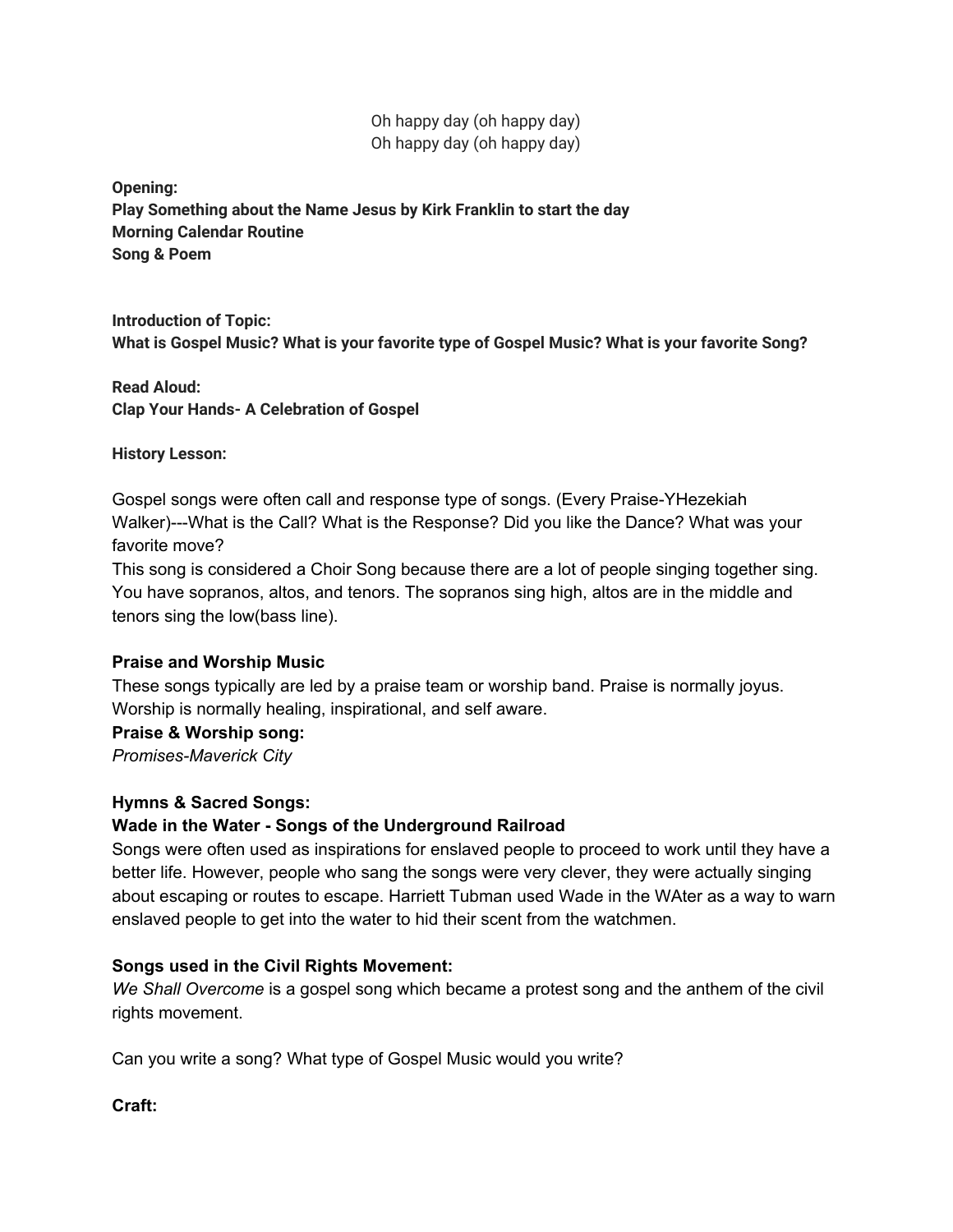Tambourine: why is a tambourine important to a church?

Poor blacks in the South used the tambourine as an accompaniment when they sang hymns because they couldn't afford a piano; then too it fit in well with the percussive traditions of African music. You hear many tambourines and the black church influence in Motown and today's music.

Learning Activity:



Cello Stringing

Science Project: Materials Needed:

- 2 Pieces of Yarn/String, 2 Feet Long Each
- Metal Hanger
- Metal Fork or Spoon

Tie the end of each of the 2 pieces of yarn to your fork (or spoon).

Have your child wrap the other ends of the yarn around their pointy fingers several times.

Then have them place their fingers over the opening of their ears. (They shouldn't stick their fingers into the ear canal, just over the opening.)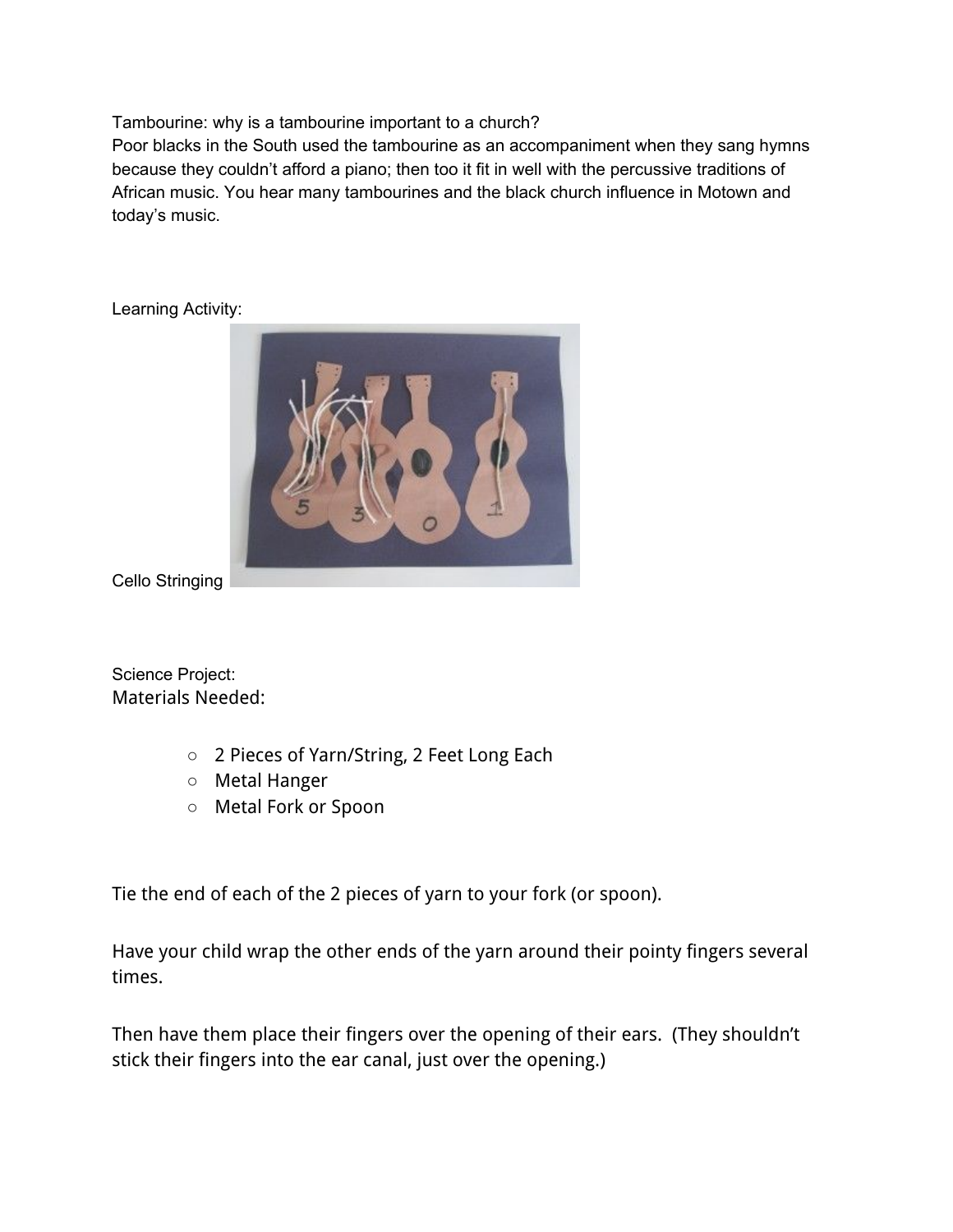Now for the fun part. Have your child tap the fork against the edge of a table or wood chair.



Easy Activity Music Note Dot Markers:

# Advance Craft:

DIY Microphone

Supplies:

Empty Paper Towel Tube

**Scissors** 

Aluminum Foil

Paper

Paint, stickers or glitter

Glue

Directions: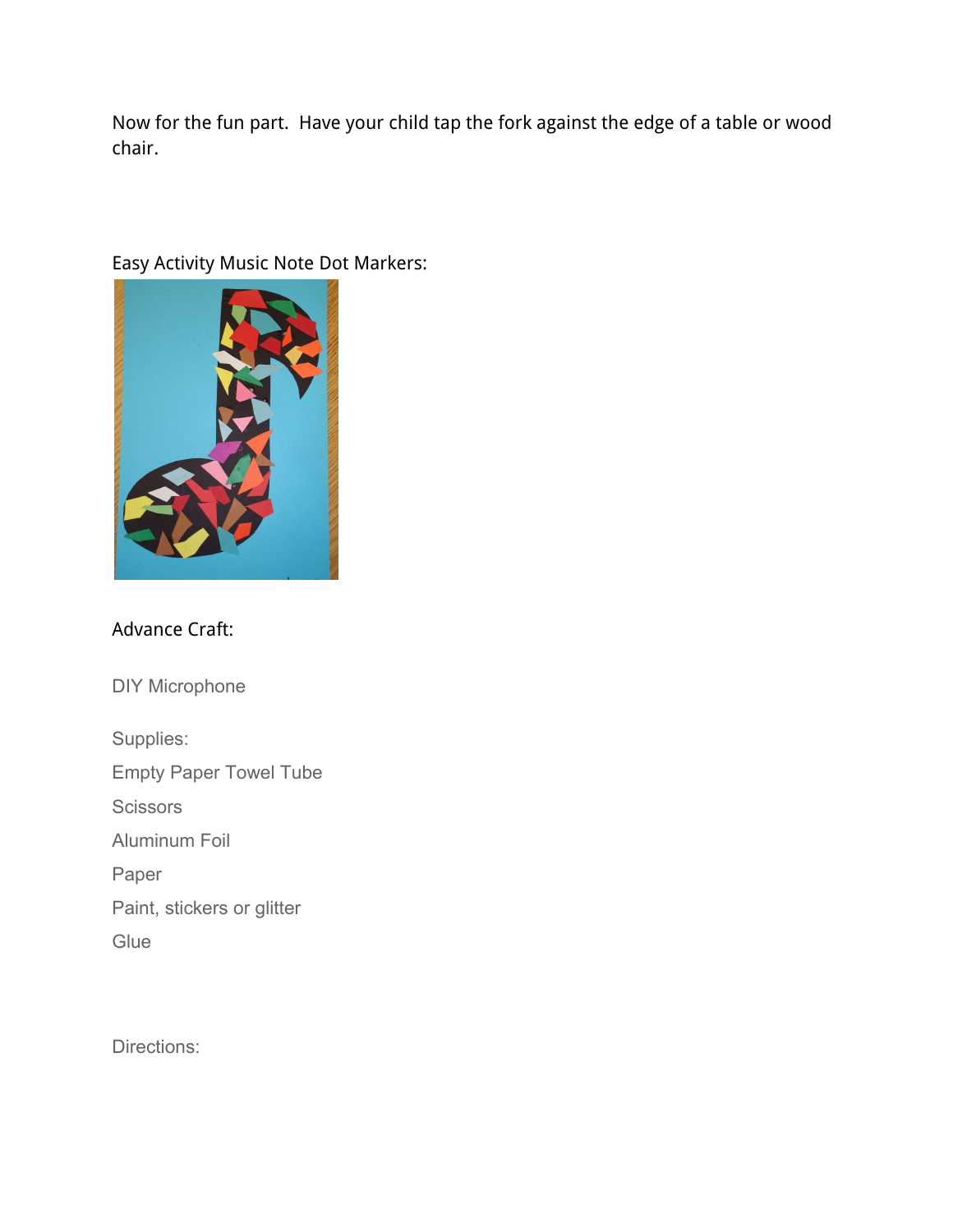- 1. Using scissors, cut the empty paper towel tube down to approximately 7 inches.
- 2. Tear off four sheets of aluminum foil each approximately 12 inches wide.
- 3. Crumble the first sheet of aluminum foil into a ball. Add sheets of aluminum foil on top, forming it into an ice cream cone shape that's approximately 2.5 inches long (see photo).
- 4. Decorate the paper towel tube using craft materials. Keep it simple with paint, or go nuts with stickers, ribbons or glitter. Allow to dry.
- 5. Stuff crumpled pieces of newspaper into the tube to give it stability. Fill the entire paper tube, leaving about an inch of space at one end.
- 6. Spread glue inside the paper towel tube and insert the aluminum foil cone. Allow to dry.

# Artist to Listen to throughout the Day:

Mahlia Jackson : He's Got the Whole World Clark Sisters : You Brought the Sunshine Winins : Bebe Cece - I just want to be close Andrae Crouch Commission Kirk Franklin Jonathan McReyrolds John P. Kee James Cleveland Yolanda Adams - The Prayer, Open My Heart etc.

Fred Hammond

Gospel Rap: Lacree, Cross Movement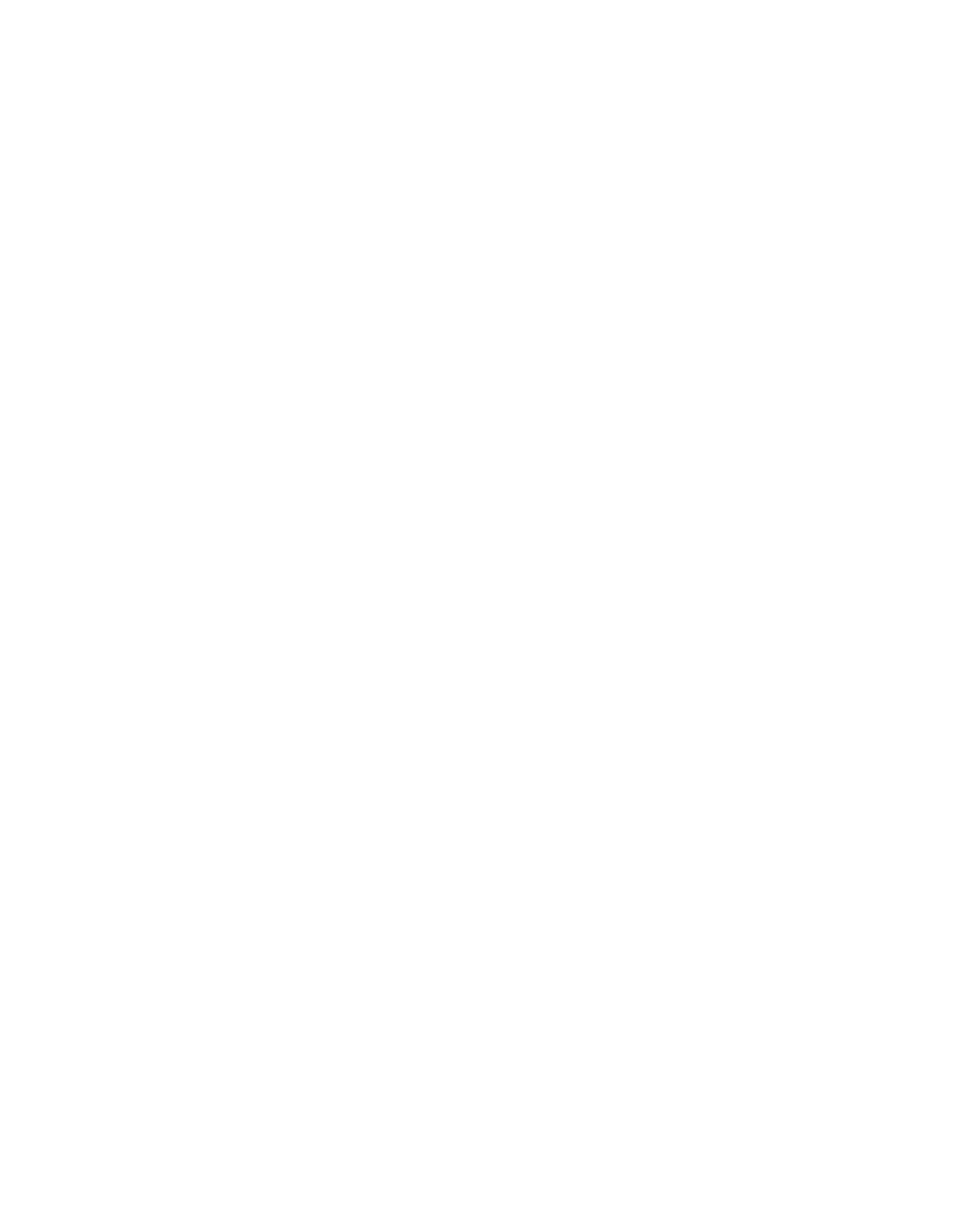### **Inventors Unit**

**Goal is to dig a little deeper into their knowledge of music. Today we will focus on inventors.**

**Supplies: Construction Paper Hair Products (brush, comb) Paper Towel Rolls Markers String Bowl Water**

**Books: Madam C.J. Walker Builds a Business by Rebel Girls Have You Thanked an Inventor Today Hair Love I Love My Hair**

**TV: Motown Magic Hair Love**

**Poems and Songs are important in helping children develop language skills - and reading skills later on. Why do we embrace black hair? Crown Act [https://www.embracerace.org/resources/](https://www.embracerace.org/resources/celebrate-black-hair-during-black-history-month) [celebrate-black-hair-during-black-history](https://www.embracerace.org/resources/celebrate-black-hair-during-black-history-month) [-month](https://www.embracerace.org/resources/celebrate-black-hair-during-black-history-month)**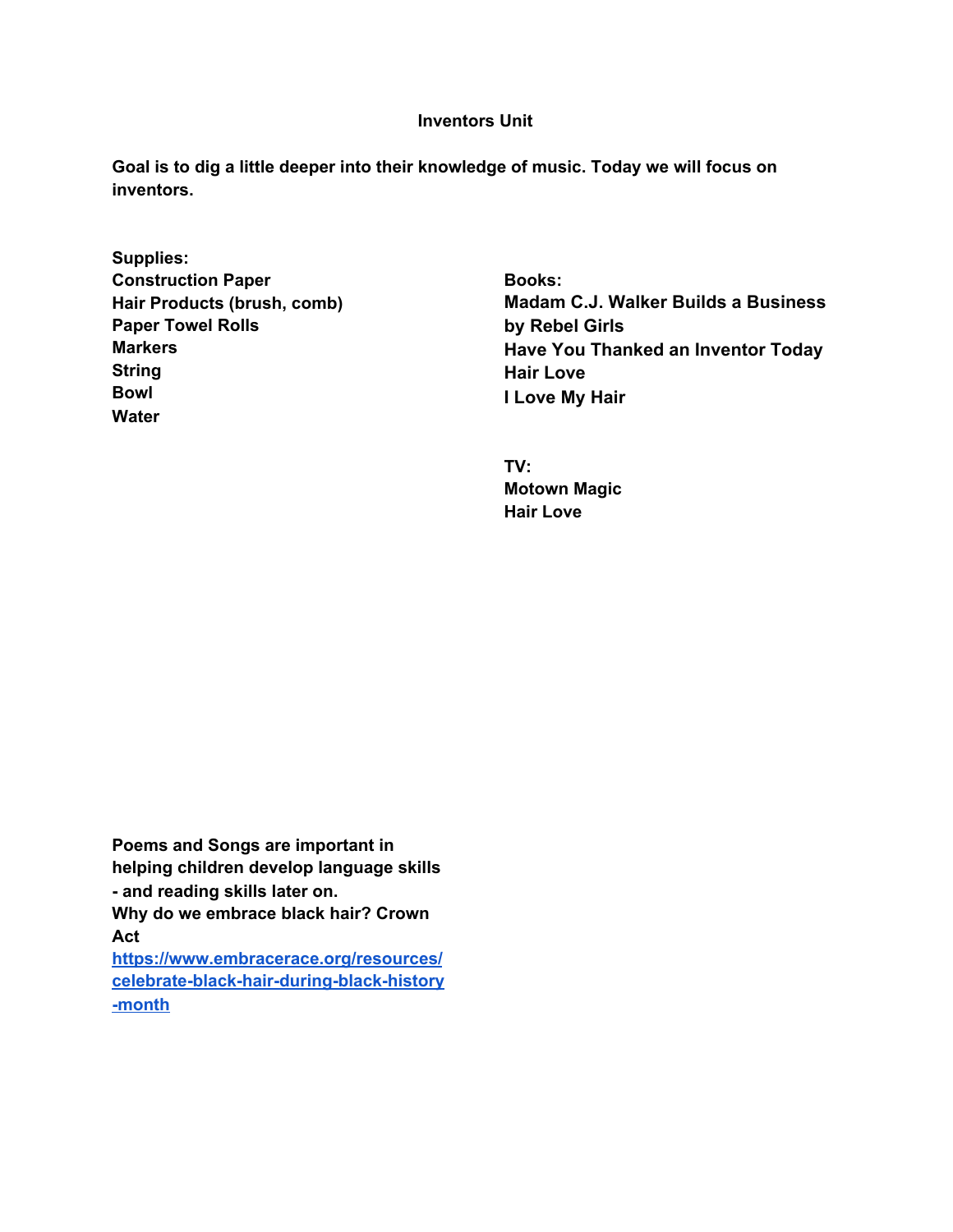#### Poem

All Natural I like the kind of hair That will stand up for its rights The kind that kicks Screams and protests. The kind that resists And boycotts with every coil The kind that grows Perfect the way it is The kind that makes me, me.

#### **Song(I am not my hair):**

Hey (hey) I am not my hair I am not this skin I am not your expectations, no (hey) I am not my hair I am not this skin I am the soul that lives within

**Opening: I whip My Hair Back and Forth Morning Calendar Routine Song & Poem**

**Introduction of Topic:**

**What do you like about your hair? What magical powers does your hair holds? Do you know why some people have straight hair while others have curls? Who changed the way that black people take care of their hair**

**Read Aloud:**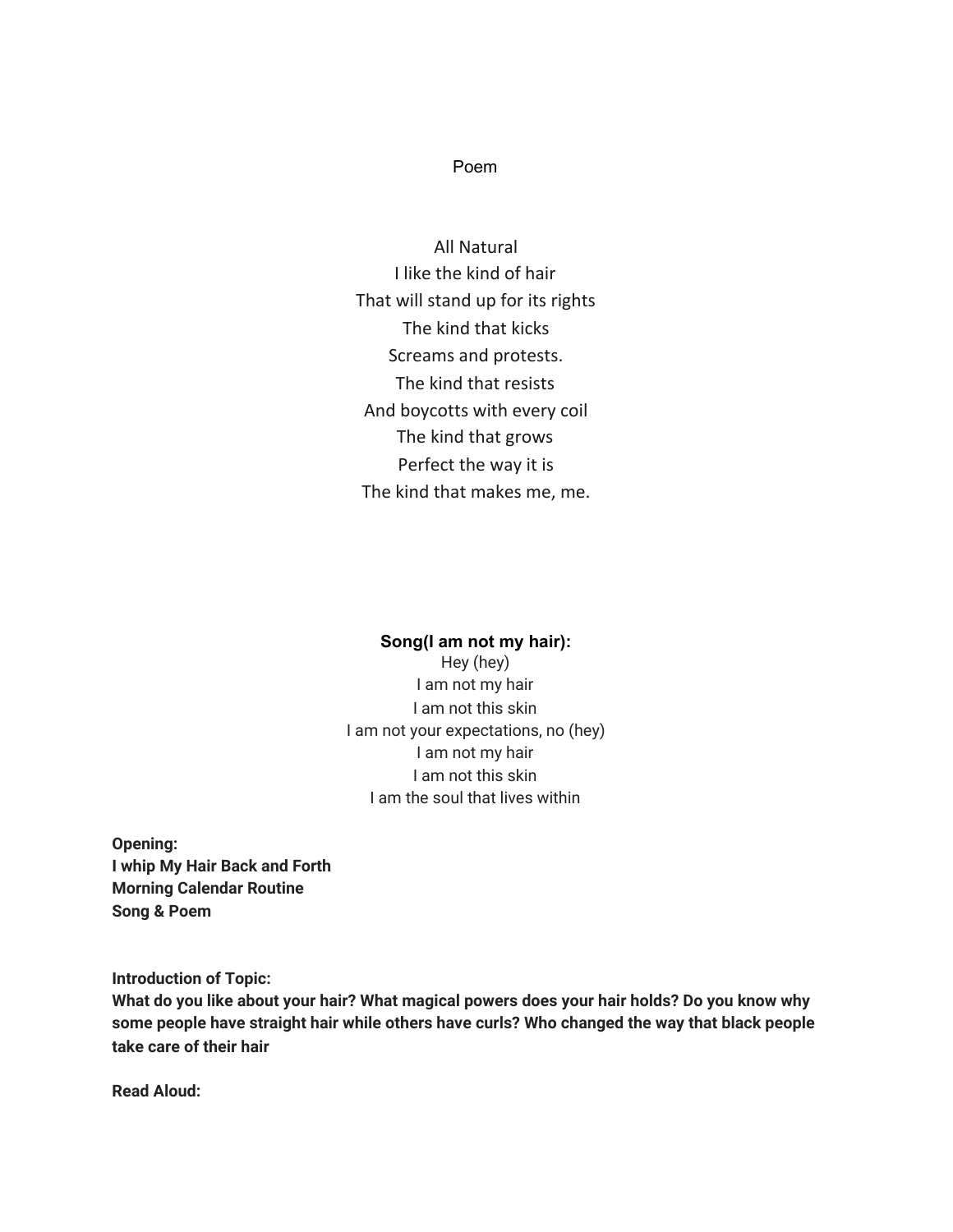#### **Madame CJ Walker starts a business**

#### **History Lesson:**

## Origin of Braids:

<sup>B</sup>raiding started in Africa with the Himba people of [Namibia,](https://www.ancient-origins.net/news-history-ancient-traditions/braided-rapunzels-namibia-every-stage-life-reflected-their-hair-021501)" says Alysa Pace of [Bomane](https://www.instagram.com/bomanesalon/?hl=en) Salon. "These people have been braiding their hair for centuries. In many African tribes, braided hairstyles were a unique way to identify each tribe. Braid patterns and hairstyles were an indication of a person's tribe, age, marital status, wealth, power, and religion. Braiding was and is a social art. Because of the amount of time it can take, people often would take the time to socialize. It began with the elders braiding their children, then the children would watch and learn from them.

Younger children would start practicing on each other and eventually learn the traditional styles. This tradition of bonding was carried on for generations and quickly made its way across the world. It was around the 1900s when braids became most popular around the world. Almost all women, children, and most men in some way had their hair braided.

It's impossible to understand the history of braids, and Black American hair culture in general, without looking at the impact of slavery on African women. In addition to the physical and psychological trauma it caused, an erasure occurred, she says. Before the captured boarded the slave ships, traffickers shaved the heads of the women in a brutal attempt to strip them of their humanity and culture. Perhaps colonizers recognized the significance of the elaborate strands. In any case, they sought to take away the women's lifeline to their homeland. As the women endured the rigors of slavery in America, braids became more functional. "In a system [in which they] were just trying to stay alive, there wasn't time to make intricate styles," says Lori L. Tharps, an associate professor at Temple -University and the coauthor of *Hair Story: Untangling the Roots of Black Hair in America*. Sunday, which provided a slight reprieve from the torturous conditions, was the only day the women had to prep their locks. "[So] braiding becomes a practical thing," adds Fraser. "[Hairstyles needed to] last an entire week." Without time, resources or products, African-American women took to wearing their tresses in a more simplistic fashion. The women chose easier-to-manage styles, like single plaits, and used oils they had on hand, such as kerosene, to condition them.

Braids also served another purpose: They became a secret messaging system for slaves to communicate with one another underneath their masters' noses. Tharps explains that "people would use braids as a map to freedom." For instance, the number of plaits worn could indicate how many roads people needed to walk or where to meet someone to escape bondage. Despite the immense difficulties they faced during slavery, African-American women did their best to hold on to the ancestral tradition of wearing meticulously braided styles. However, Emancipation in 1865 brought about a longing to leave all things reminiscent of that horrific time behind. As Black women flocked to cities like Chicago and New York during the Great Migration and took jobs as domestics (one of the few positions available to them), braids soon became synonymous with backwardness. For some, plaits and cornrows were traded in for chemically straightened or pressed tresses. "A braid was a sign of unsophistication, a downgrade of [a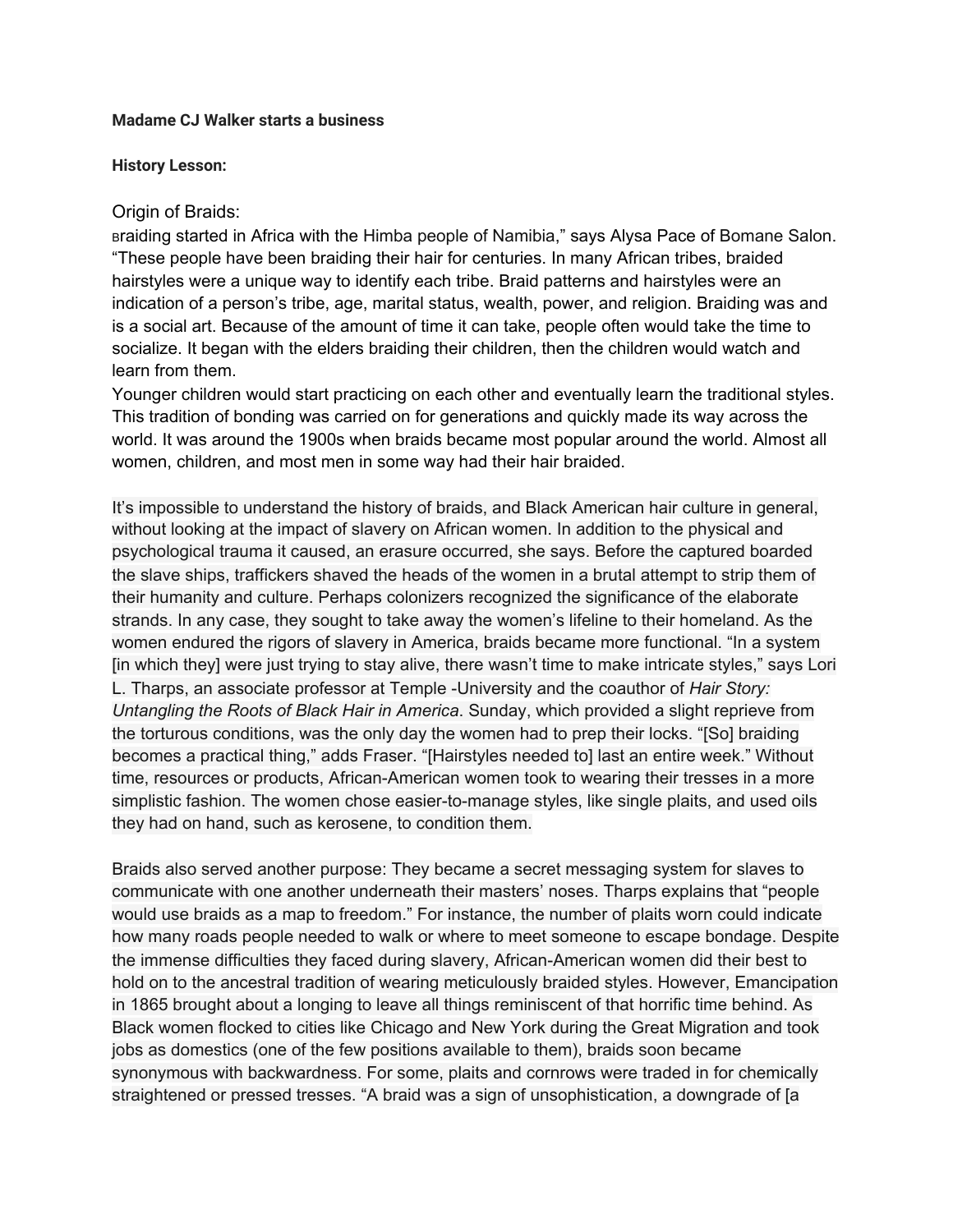Black woman's] image," Tharps says. African-American women wanted to look citified. With their newfound freedom, many chose to assimilate, and straight styles became the norm. (Source:

https://www.essence.com/hair/respect-our-roots-brief-history-our-braids-cultural-appropriation/)

## **Madam CJ Walker**

First Female Self Made Millionaire, she created products for black hair.

## **Youtube Break:**

*<https://www.youtube.com/watch?v=LOj-L2Z-Nxk> Who is Madam CJ Walker*

**Craft:**

.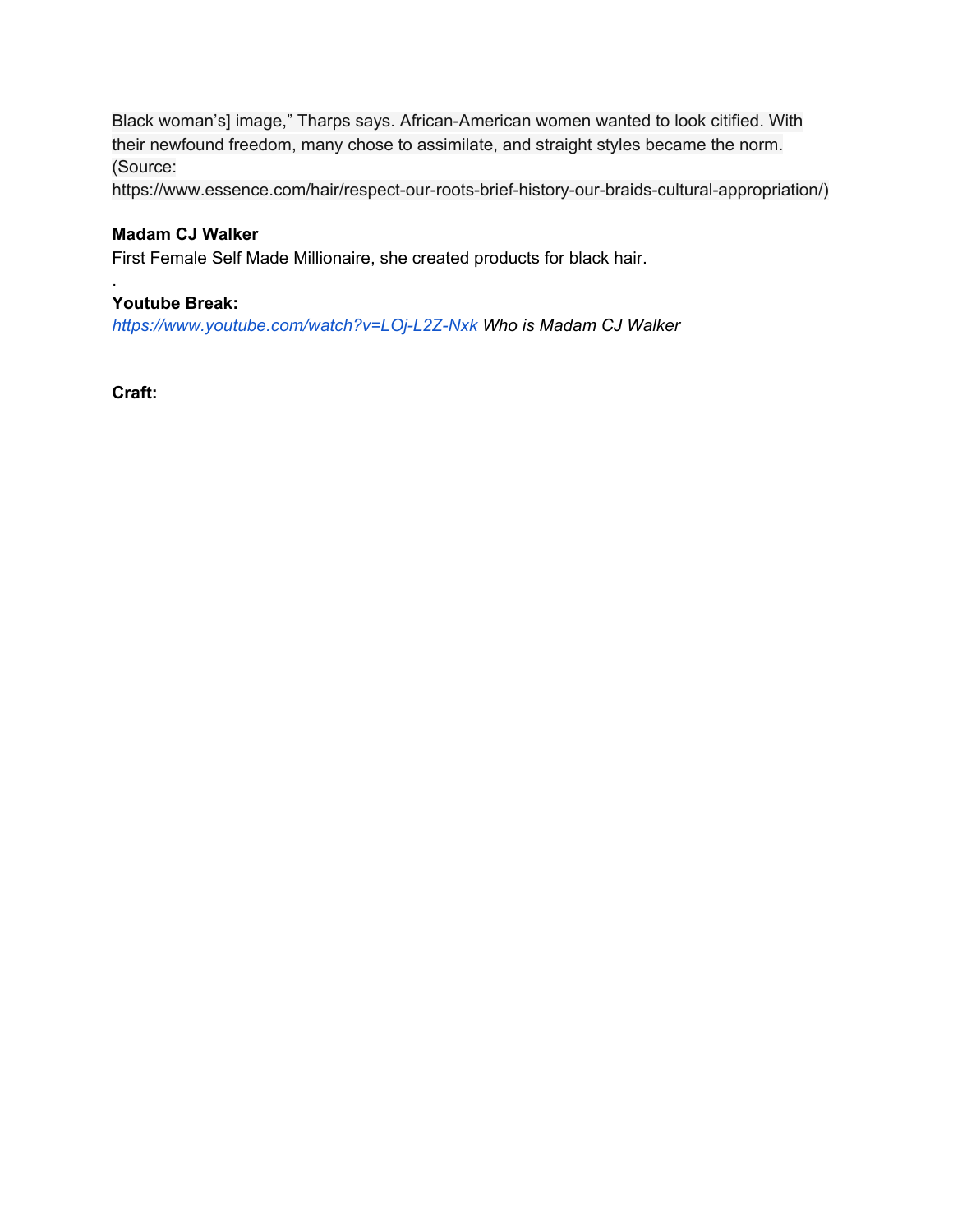

Create your It was a paint what you feel project within a silhouette of a woman with an afro.

DIY Salon

Open an at home salon.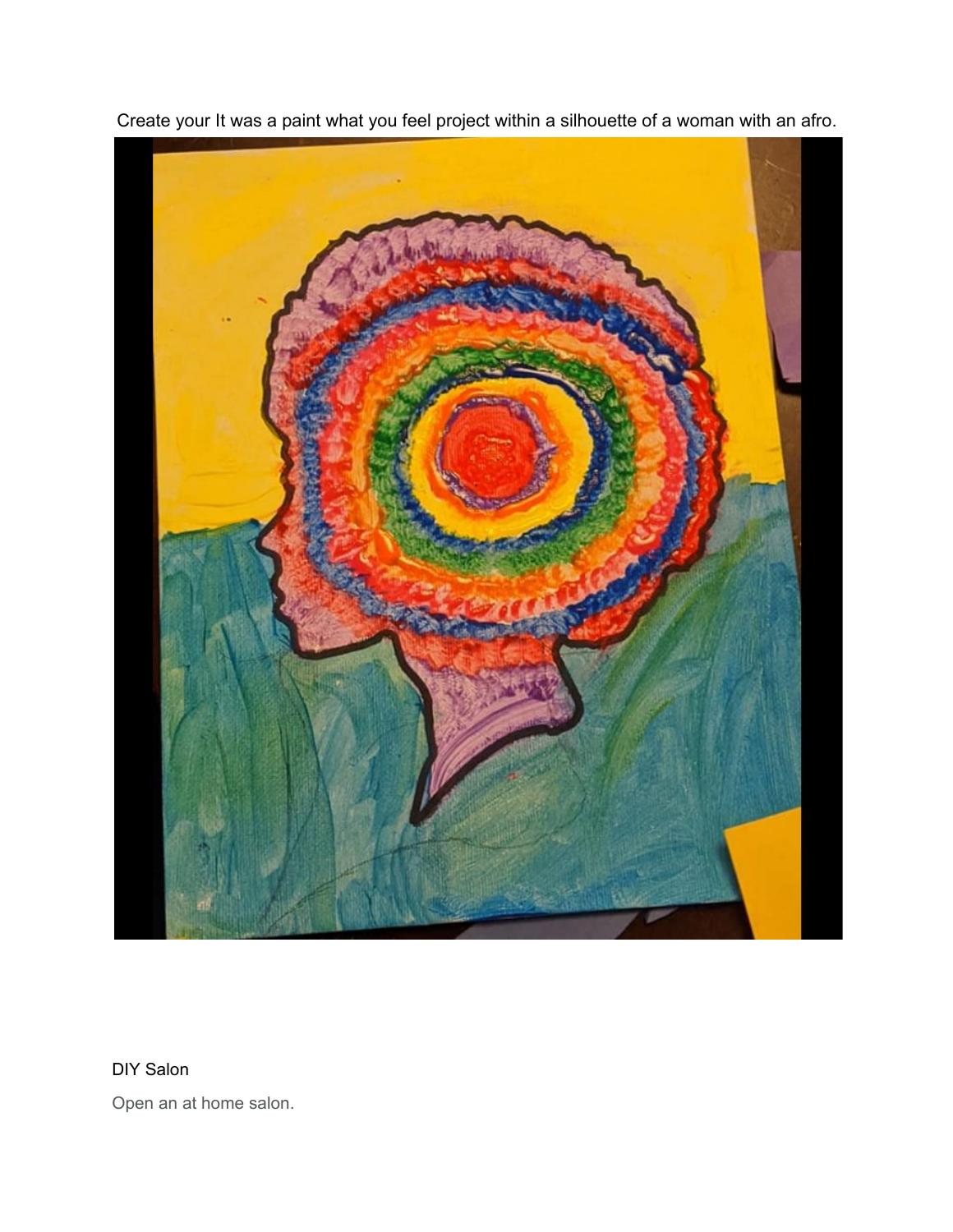Learning Activity:

Use fake money at your salon to work on Currency and basic Math. Create a Salon Services menu to work with handwriting. Word and Letter hunt with todays books and songs.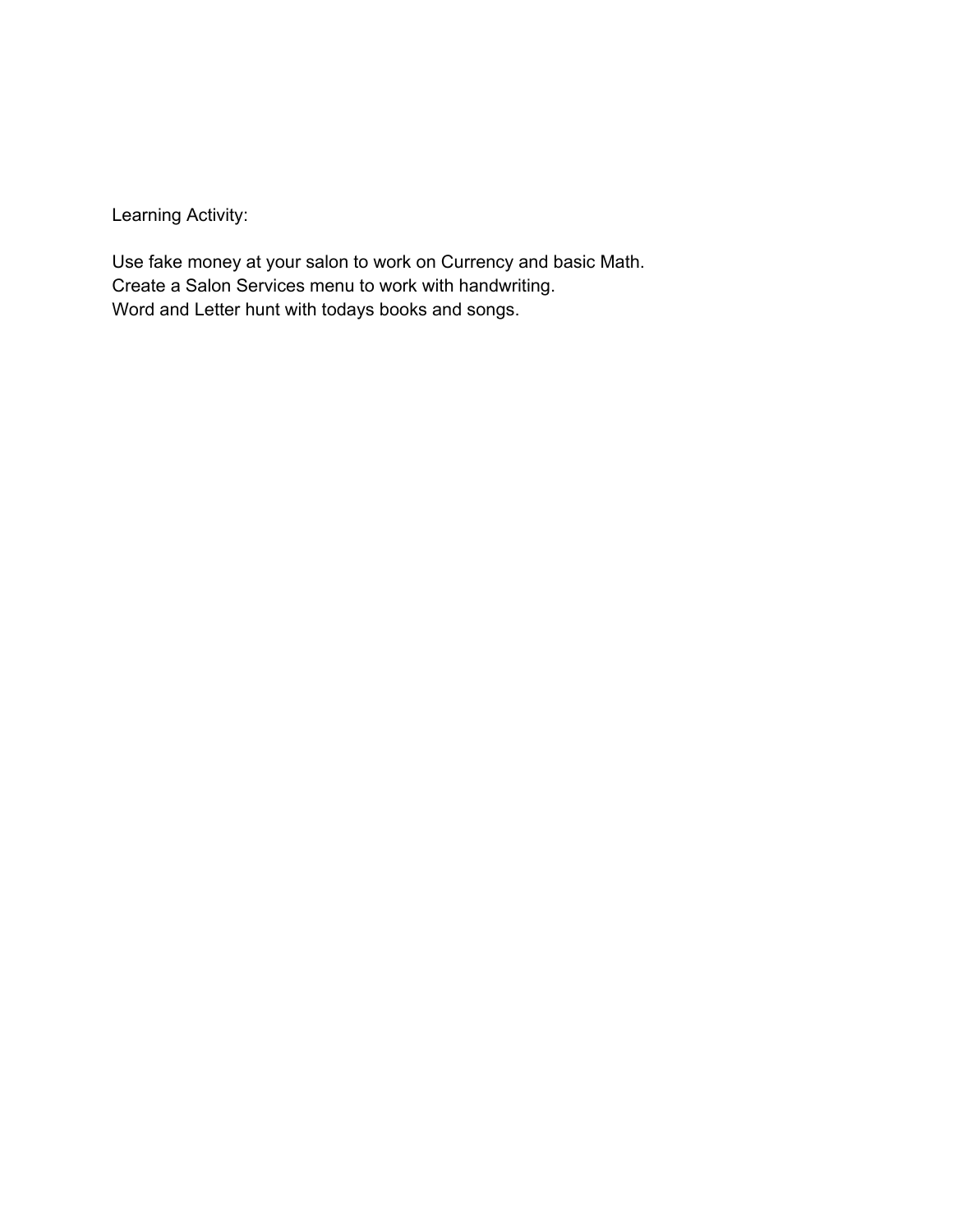**Goal is to dig a little deeper into their knowledge of music. Today we will focus on Soul, Pop, Groups**

**Supplies: Construction Paper White Paper for Trumpet Paper Towel Rolls Markers String Bowl Water**

**Books: 5'O Clock Band by Trombone Shorty Skit Scat Raggedy Cat Ella Fitzgerald Play, Louis, play Jazz Baby**

**TV: Motown Magic Princess and the Frog**

**Poems and Songs are important in helping children develop language skills - and reading skills later on.**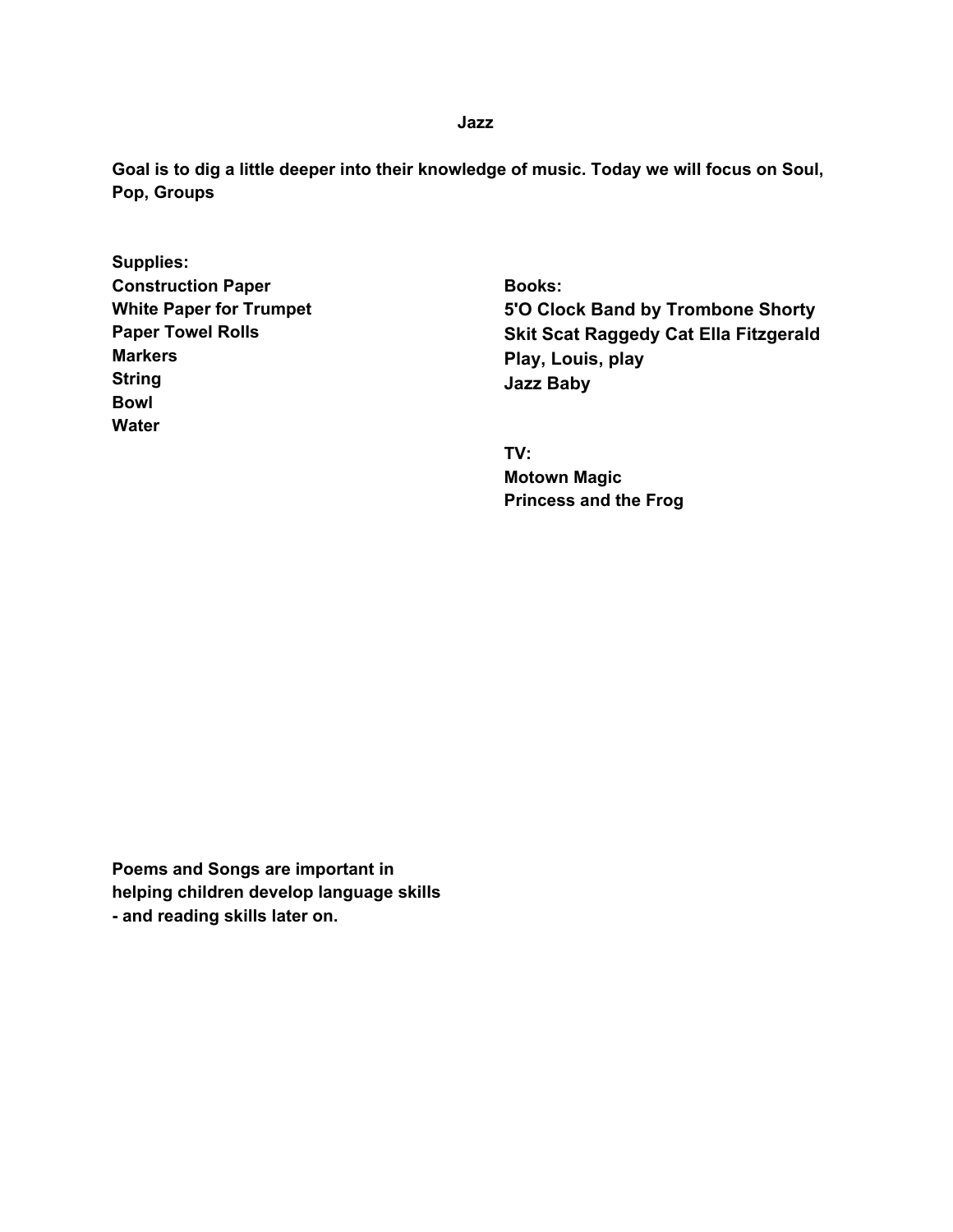Poem

Do A Dance Says one foot. Other foot says Let's jiggle. Hands say clap Slappity Slap And all of me Says Wiggle

#### **Song:**

Do you love me? Do you love me, baby? Do you love me? Do you love me? Now that I can dance (Work, work) ah, work it out baby (Work, work) well, I'm gonna drive you crazy (Work, work) oh you are getting kind of cold, now (Work) (Work, work) with just a little bit of soul, now (Work, work) now don't you get kinda bold, now? (Work, work) oh, work it out, baby

**Opening: ABC Jackson 5 to start the Day Morning Calendar Routine Song & Poem**

**Introduction of Topic: Do you know any Jazz music? What's your favorite Jazz Song or Artist and Why? What makes Jazz Different**

**Read Aloud: Skit Scat Raggedy Cat Ella Fitgerald**

**History Lesson:**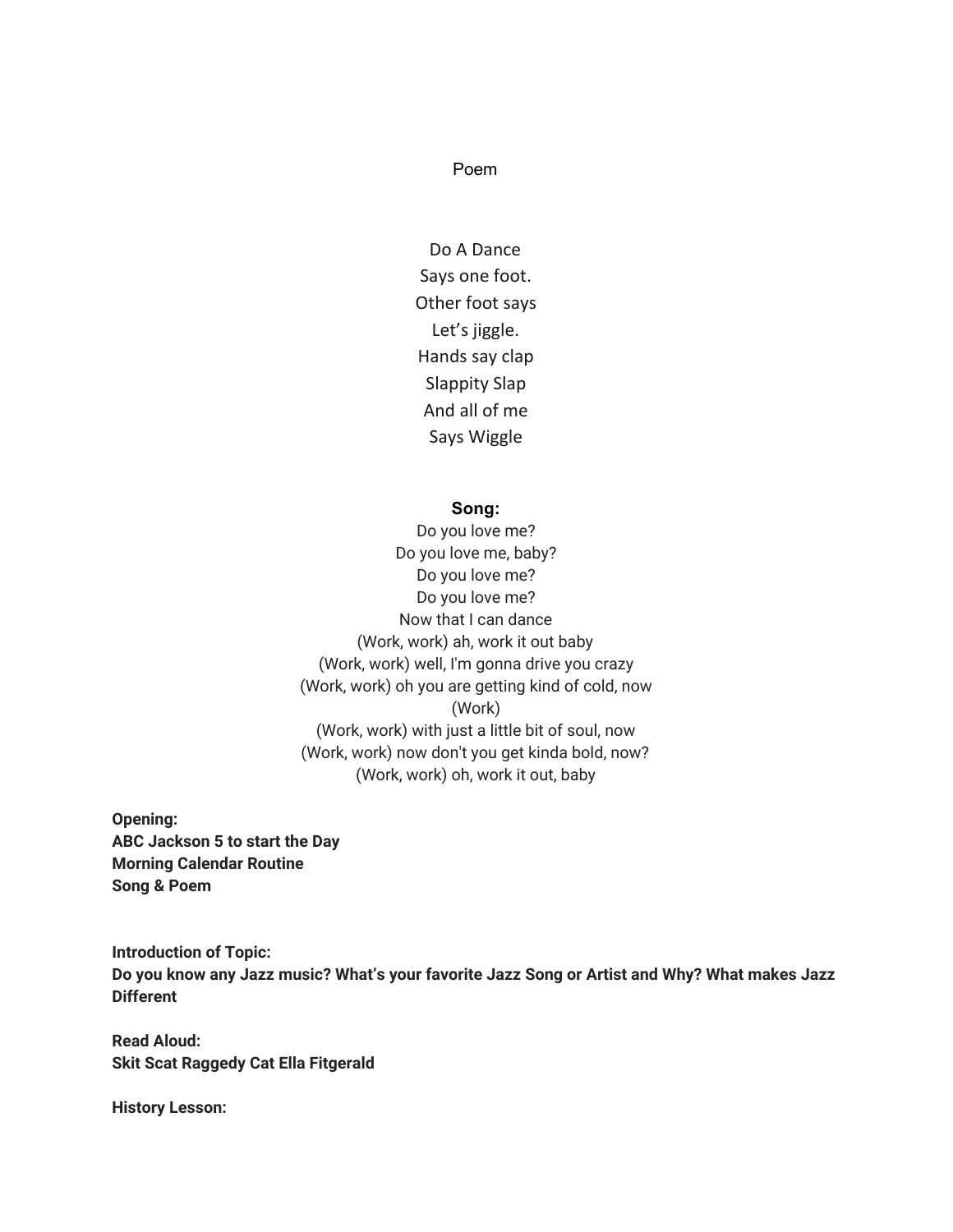Started the day talking about the different instruments used in jazz music. We read about Trombone Shorty, Ella Fitzgerald, Louis Armstrong, and Duke Ellington. We watched Dizzy Gillespie play one of my favorite songs. The girls was fascinated by his cheeks when he played. They had a chance to dress up and pretend to be Billie Holiday singing at the Cotton Club. Later on we discussed Miles Davis and John Coltrane. We talked about Miles red trumpet and how he used sketches to inspire his music and how he was such a wonderful painter.

## **Miles Sound**

Smooth Soul music with a pop appeal. It was a blend of multiple instruments and genres

# **Miles song:**

*So What*

.

## **Craft:**

We painted a red trumpet while listening to his music. It was a paint what you feel project.



DIY Ratak (spin drum)